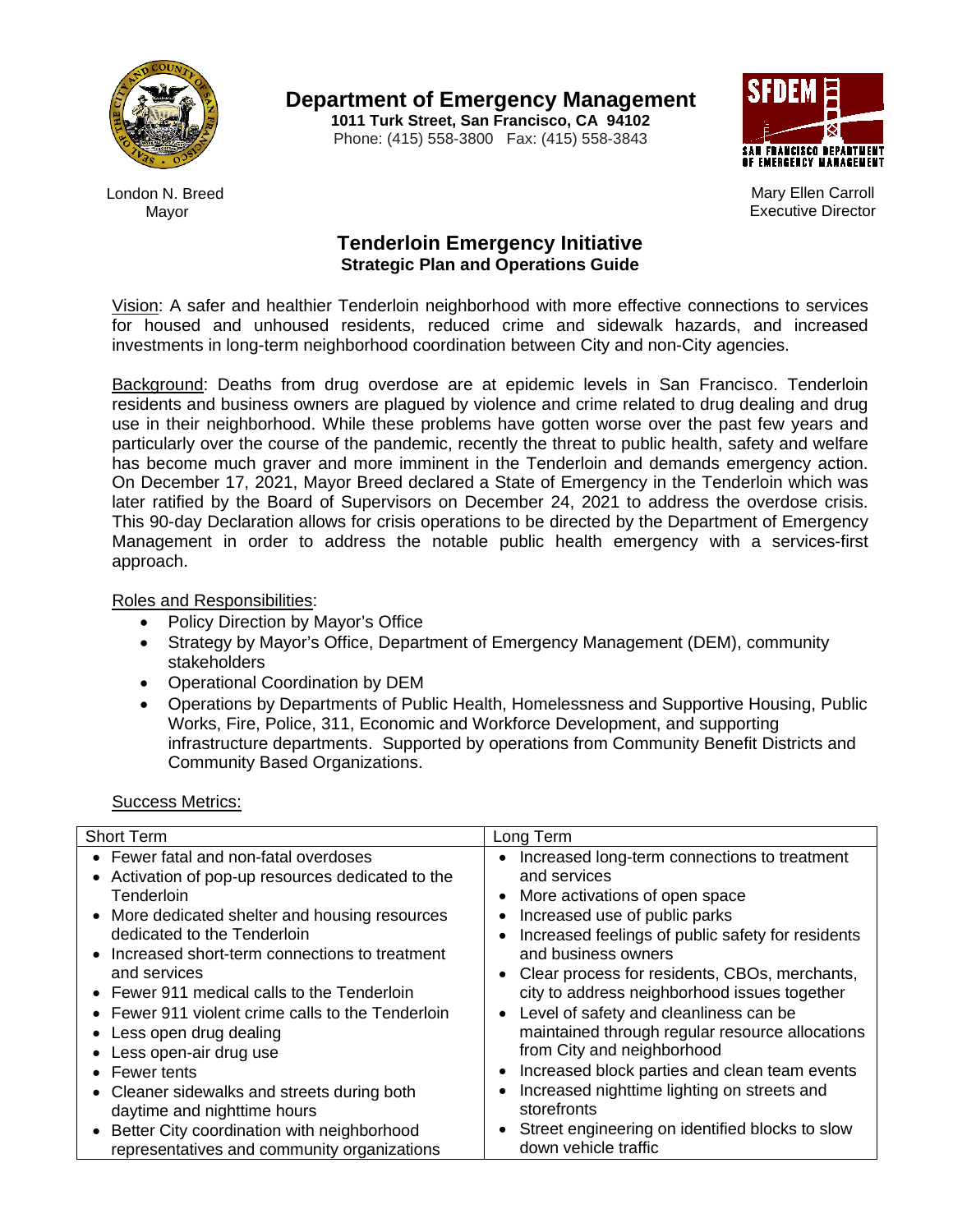## Operational Phases:

## **Phase 1: Engagement and Assessment (start November 15, 2021)**

This operational phase brings together key stakeholders to conduct problem definition and analysis in order to define the scope of the crisis and sustained operations. Key components of this phase include:

## **COORDINATE** with City and non-City stakeholders

- Assess and identify operations assigned to Tenderloin neighborhood, including but not limited to cleaning, outreach, service connection, intervention, and enforcement operations
	- o Gather and document shift operations, resources assigned, scopes of work
		- o Identify gaps and/or where improvements are needed
- Conduct priority matching meetings with community organizations and neighborhood representatives

**ASSESS** top problems in the neighborhood

- Conduct neighborhood surveys on foot with DEM, Urban Alchemy, TLCBD, Mid-Market Business Association
- Meetings with community organizations, neighborhood representatives, other stakeholders to gather information
- Understand gaps in existing services, resources, and coordination efforts
- Identify top problem areas that should be addressed by City and non-city agencies

**PROPOSE** short- and long-term solutions

- Brainstorm possible solutions and who would be responsible to implement them
- Perform ongoing gap analysis for services and programs in the neighborhood
- Build upon existing successful services and/or relationships

| <b>Priority Problem</b>        | Short- and Long-Term Solutions                              |
|--------------------------------|-------------------------------------------------------------|
| Drug dealing and violent crime | Targeted/strategic disruption and intervention              |
|                                | Infrastructure modifications and fixes                      |
|                                | Street engineering<br>$\bullet$                             |
| Lack of shelter and drop-in    | TL-dedicated beds within system of care<br>$\bullet$        |
| resources                      | Behavioral and mental health resource support               |
| Open air drug use              | Drop-in center / 24-hour behavioral health referral center  |
|                                | TL-dedicated beds within system of care                     |
|                                | Street / sidewalk engineering                               |
| Lack of safe passage and       | Coordination of ambassador programs with existing community |
| accessibility                  | organizations                                               |
|                                | Infrastructure modifications and fixes                      |
|                                | Funding and support for community-based projects            |
| Waste and debris               | Targeted and frequent cleanings                             |
|                                | Increased trash cans / adjusted trash pickups               |
| High levels of 911 medical     | Coordination with Street Wellness team (start Jan 2022)     |
| calls                          | Ongoing outreach and alternatives to law enforcement        |
| Illegal vending                | Outreach and engagement in-language                         |
|                                | Coordinated intervention and enforcement                    |

During this phase, the following priority problems areas and proposed solution categories were identified: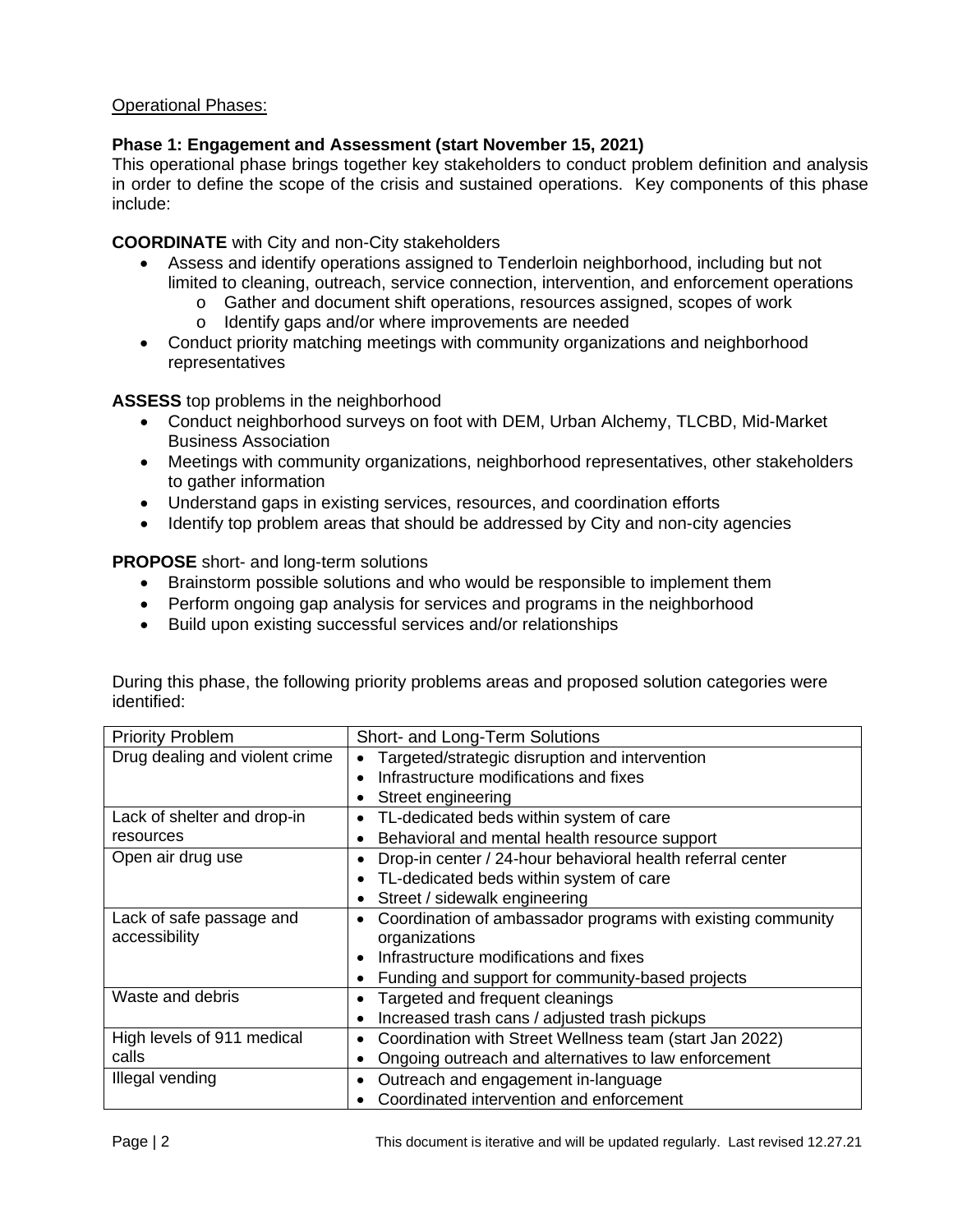## **Phase 2: Crisis Operations (December 17, 2021 – March 17, 2022)**

This phase focuses on implementing emergency tactics to move away from the 7 identified neighborhood problems and toward the proposed solutions. This will be accomplished through incident management best practices, which operate on a standardized operational period and is managed by coordinated objectives. Each objective will be required to directly address one or more of the 7 identified problem areas. The Tenderloin Emergency Initiative will operate on weekly operational periods from Mondays to Sundays, and will include daily tactics meetings, weekly stakeholder updates, and recurring community and resident town halls. Accountability will be tracked through a weekly Situation Report which will be generated by the incident management team and distributed to stakeholders. Key components of this phase include:

### **CONNECT** to services

- Establish a Linkage Center that acts as a services-focused location where people can voluntarily go to find respite from the streets and gain access to a wide variety of resources from the City and its partners
- Increase shelter and behavioral health resources dedicated to the Tenderloin
- Coordinate more effective outreach efforts collaboratively between City and non-city agencies that offer services and programs to housed and unhoused Tenderloin residents

### **INTERVENE** in street activity

- Review deployment locations of community ambassador programs throughout the neighborhood
	- o Gather and document shift operations, resources assigned, scopes of work
	- o Perform strength and gap analyses of programs with community representatives
	- o Implement identified improvements
- Perform targeted outreach to people engaging in open-air drug use and illegal vending activities
- Invest City resources in community-led beautification projects and positive activations that adjust the sidewalks, streets, alleyways, and open space
- Increase parking citations and enforcement to prevent traffic hazards and disrupt drive-up drug dealing
- Coordinate with law enforcement and outreach teams to ensure operations are targeted and strategic

### **INVEST** in infrastructure

- Establish an expedited response process for City agencies to address 311 service requests
- Harden or adjust infrastructure prone to vandalism or misuse
- Coordinate between and among City and non-City agencies to better identify priority areas

### **Phase 3: Sustained Operations (March 2022 and onward)**

This phase ensures that even once the Declaration of Emergency and the crisis operations have concluded, the City will maintain its investment and presence in the Tenderloin community. The details and components of this phase will be developed concurrently during the crisis operations phase, in conjunction with community and neighborhood stakeholders. Key components of this phase thus far include:

### **CONFIRM** long-term City resource allocations

• Assign long-term City management and investment in neighborhood programs and infrastructure